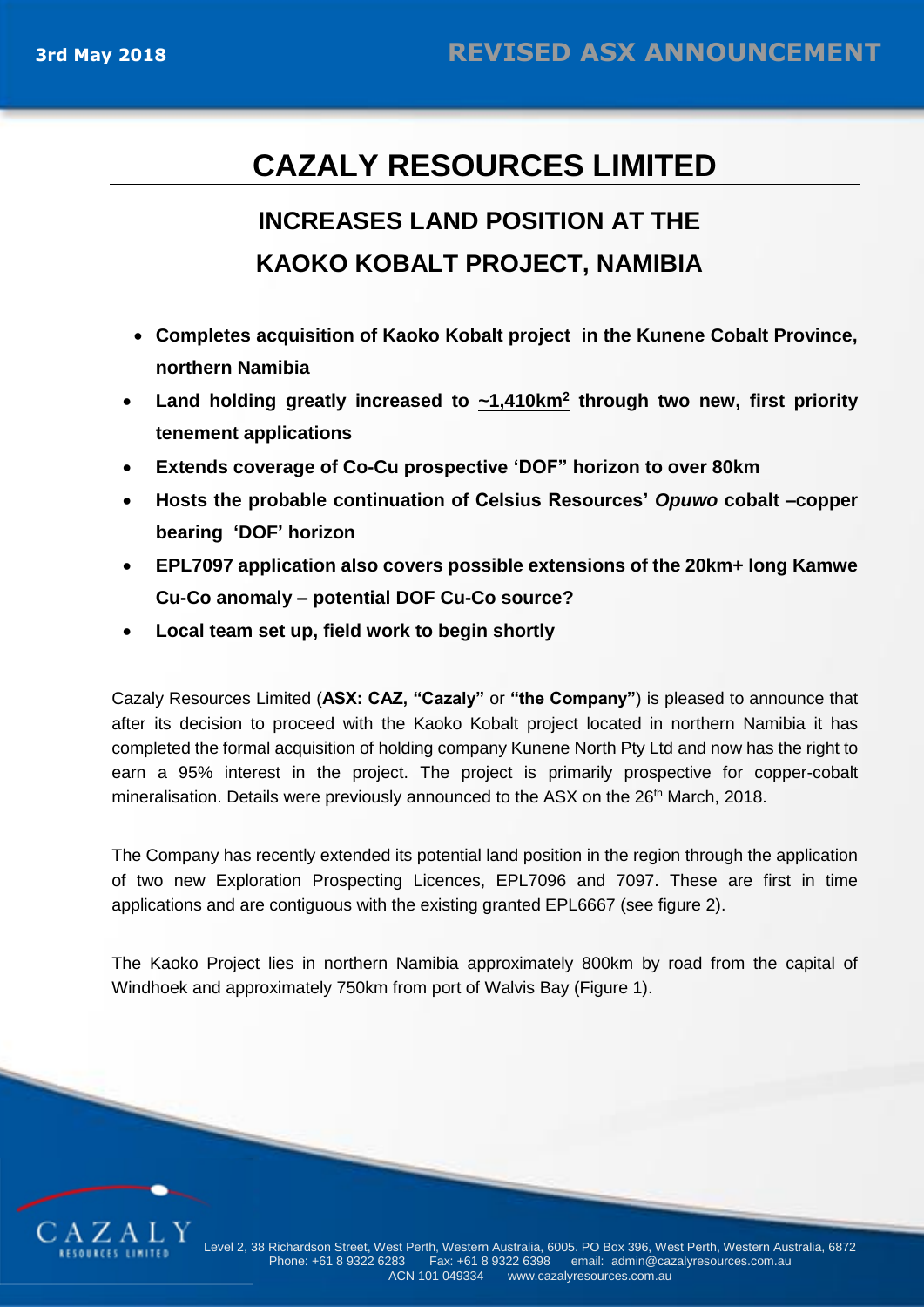The region has excellent infrastructure and initially comprised exploration licence EPL6667, which was granted in February 2018. If granted, the two new applications will greatly increase the Company's land position in the region from  $\frac{970 \text{km}^2}{2}$  to  $\frac{1.410 \text{km}^2}{2}$  and will **extend coverage of the Co-Cu prospective 'DOF' (Dolomite Ore Formation) unit to over 80km.**

The Kaoko Kobalt project is situated immediately to the north of, and abuts, Celsius Resources Limited's ("Celsius") (ASX:CLA) *Opuwo Cobalt* project. Celsius recently announced a maiden resource for the project of 112Mt @ 0.11% Co & 0.41% Cu (CLA ASX release 16 April, 2018). The Kaoko project has only had cursory exploration in the past, the results of which highlighted widespread base metal mineralisation. Aside from having the potential of ~80km of prospective DOF a previous regional 1km by 1km soils programme delineated a 20km by 5km area of subdued magnetics coincident with anomalous Cu-Co-Zn-Mn at the *Kamwe*  prospect.

Further details are outlined in the Company's presentation and 26<sup>th</sup> March ASX announcement which are available on the Company's website.



*Figure 1: Location of the Kaoko Kobalt Project*



*Figure 2: Geology of the Kaoko Kobalt project showing the potential extent of DOF*